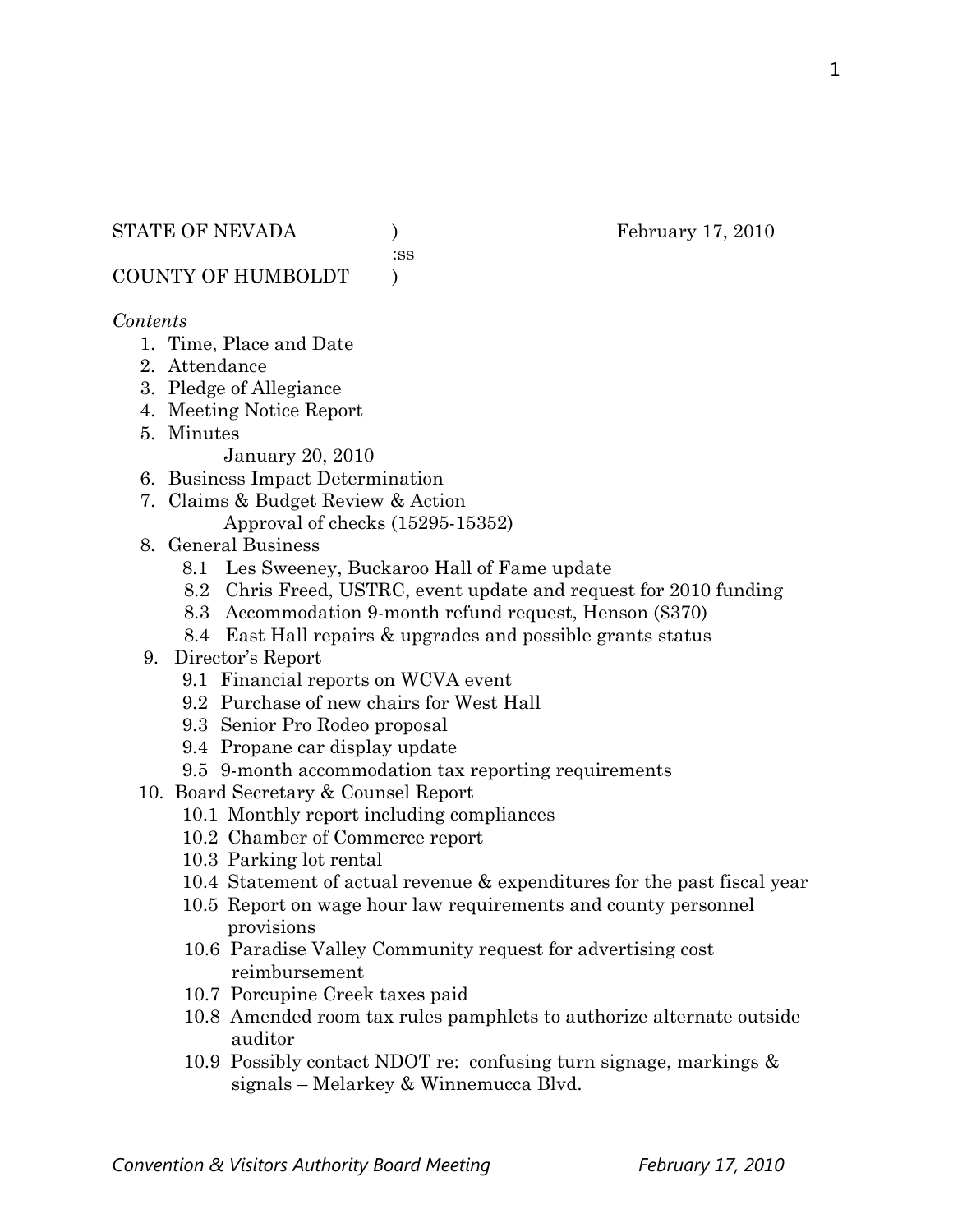#### 11. Board Administrator

- 11.1 January reports
- 11.2 Compliance audit reports
- 11.3 Discussion of WCVA FY 2011 Tentative Budget
- 12. Other Reports
- 13. Next Meeting Date
- 14. Adjournment

#### **MINUTES FEBRUARY 17, 2010**

- **1. Time, Place and Date.** The Winnemucca Convention and Visitors Authority met in regular session in full conformity with the law at the Winnemucca Convention Center, West Hall, Winnemucca, Nevada at 4:00 pm on Wednesday, February 17, 2010 with Chairman Terry Boyle presiding.
- *2.* **Attendance.** *Convention and Visitors Authority Board Officials Present:*

| Terry Boyle           | Chairman and Hotel Representative |
|-----------------------|-----------------------------------|
| Dan Cassinelli        | County Representative             |
| Rodd William Stowell  | Business Representative           |
| <b>Bill Macdonald</b> | Secretary and Counsel             |
| Kendall Swensen       | Board Administrator               |
|                       |                                   |

|              | Convention and Visitors Authority Board Officials Absent: |
|--------------|-----------------------------------------------------------|
| Patty Herzog | Vice Chairman and City Representative                     |
| Don Stoker   | Treasurer and Motel Representative                        |

*Staff Members Present:*  Kim Petersen Director Shelly Noble Administrative Clerk

*Others Present:*  Chris Freed Load 'Em in the Dark Cattle Co./USTRC Janie Welch

#### **3. Pledge of Allegiance.**

#### **4. Meeting Notice Report.**

Chairman Boyle reported that notice, including meeting agenda, was posted by Shelly Noble by 9:00 am Thursday, February 11, 2010 at Humboldt County Library, Court House, Post Office, City Hall and Convention Center West Hall. No persons have requested mailed notice during the past six months.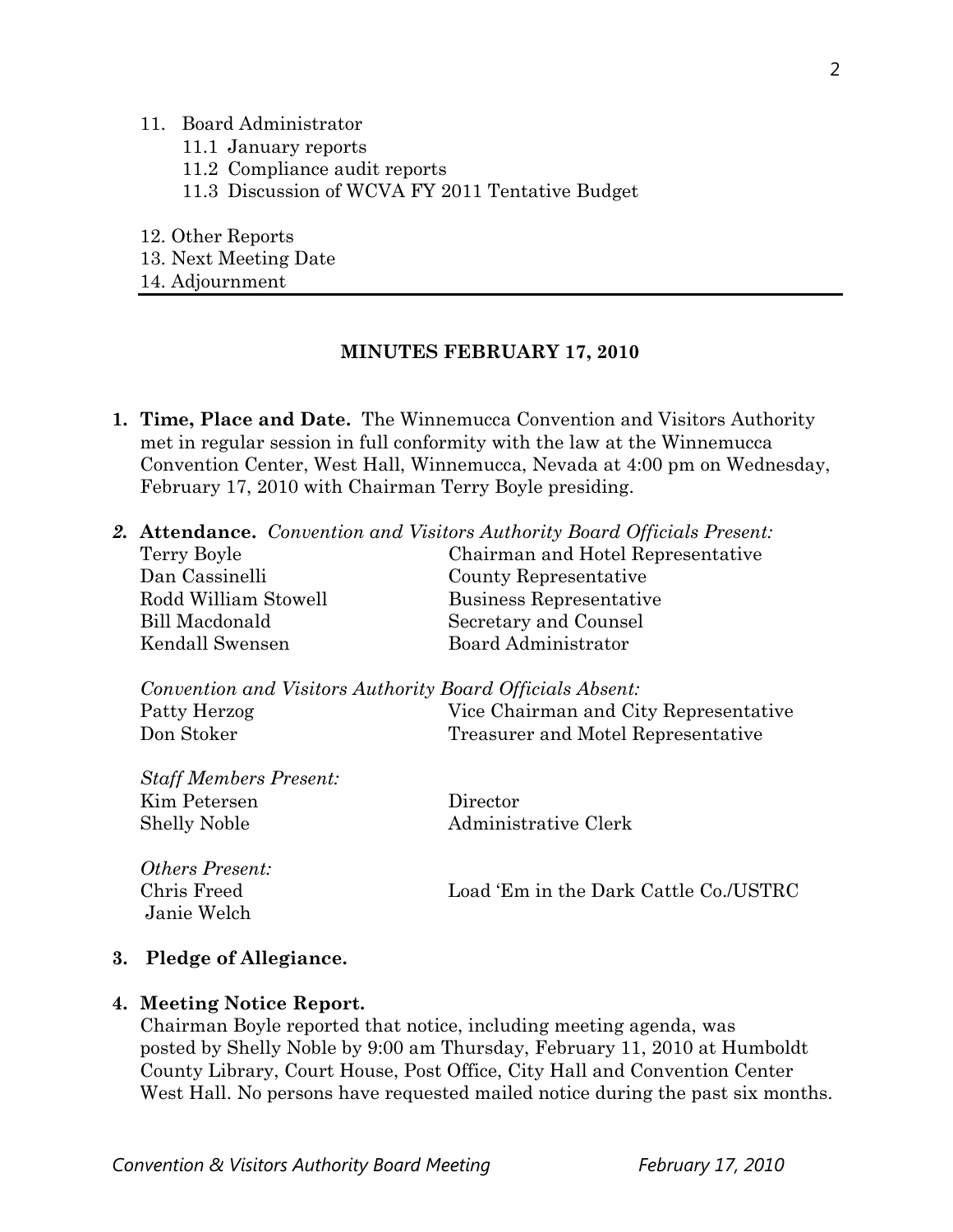**5. Minutes.** 

Prior meeting minutes of January 20, 2010 were reviewed. *Dan Cassinelli made a motion to accept the minutes of the January 20, 2010 meeting. Motion carried, 3-0.* 

- **6. Business Impact Determination.** After review of the February 17, 2010 agenda, *Dan Cassinelli made a motion that no proposed agenda item is likely to impose a direct and significant economic burden on a business or directly restrict formation, operation, or expansion of a business. The motion carried unanimously, 3-0.*
- **7. Claims.** The following claims were submitted for payment and approved on February 17, 2010:

CHECK NUMBERS AMOUNT 15295-15352 Nevada State Bank \$100,881.27

## *Dan Cassinelli made a motion to approve all claims as submitted. The motion carried unanimously, 3-0.*

## **8. General Business.**

### **8.1 Les Sweeney, Buckaroo Hall of Fame update**

Mr. Sweeney has contacted Dan Cassinelli regarding the possibility of loaning the Buckaroo Hall of Fame (BHF) some items that have been in his family and date back to the 1800's. In the past he has expressed concerns about the security of items in the BHF. WCVA has discussed this in the past but the cost of cameras at each display case would be cost prohibitive. Plus, just having security cameras is no guarantee that any of these rare items, which might get stolen, would ever be recovered. The board discussed the limited space that is available in the East Hall and the fact that this display has been stagnant for several years since we do not have the space to expand the exhibit. One solution might be to see if the Humboldt Museum could display these items at their location. Dan will speak with Fred Stewart and see if they can come up with a viable solution.

**8.2 Chris Freed, USTRC, event update and request for 2010 funding**  Mr. Freed expressed his appreciation for this board's past support of his event. For 2009, USTRC received a \$7,500 grant plus payment of their facility fees at the WEC (estimated at \$3,200) by WCVA. In June of last year Mr. Freed came before this board to request payment by WCVA of entry fees

for those participants that qualify for the USTRC Northwest Regionals. This amount would be in addition to the funding previously approved. This board authorized up to \$7,500, half of Mr. Freed's estimate of entry fees (he would put up the other half). The actual amount paid by WCVA for entry fees was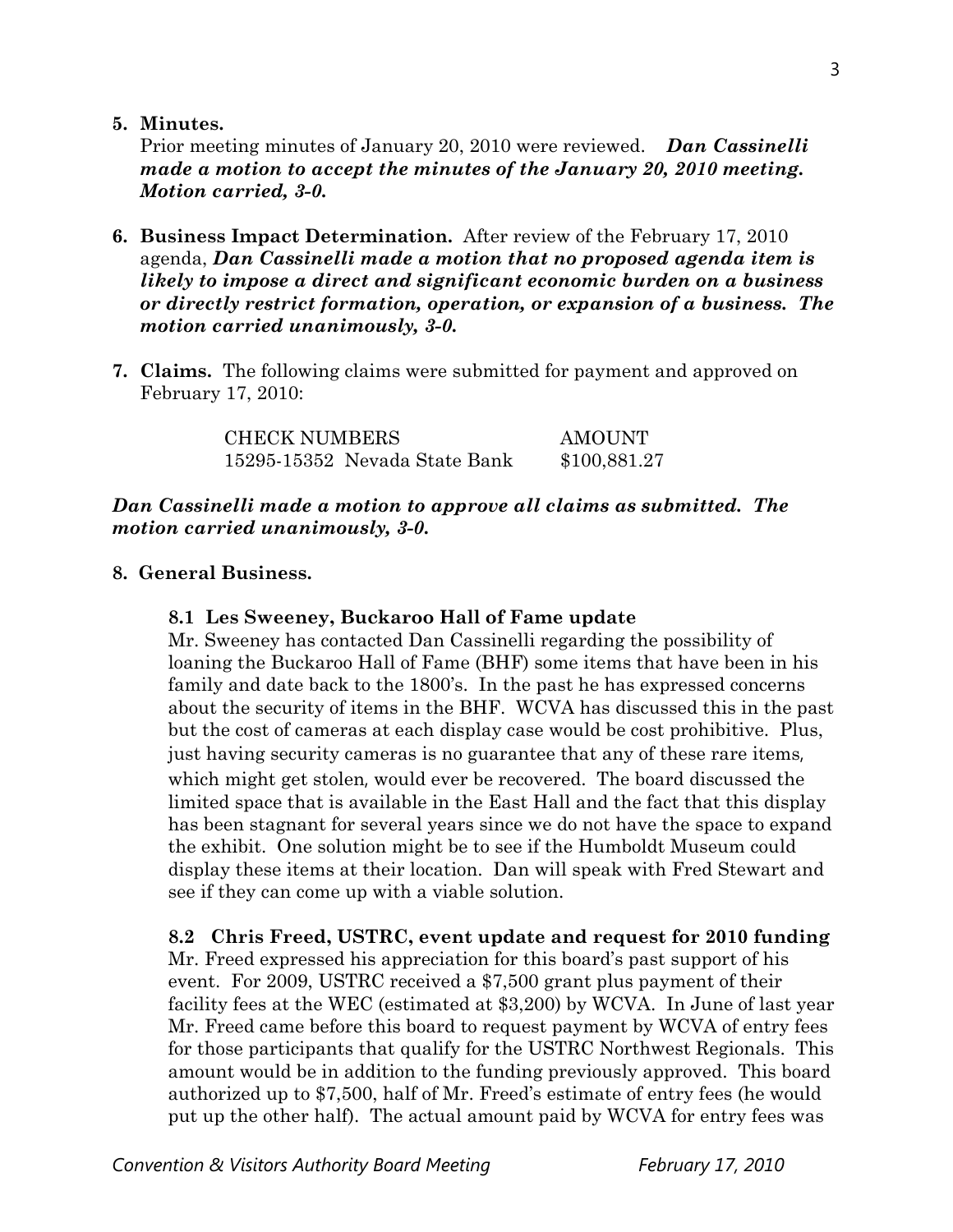\$5,250. By paying these entry fees, Mr. Freed had hoped to increase overall attendance. Attendance was up slightly, but not as much as hoped for. In August 2009 this board authorized cooperative funding for USTRC in the amount of a \$7,500 grant plus payment of WEC facility fees (estimated at \$3,200) for the 2010 event. Mr. Freed would like to request that this board again assist him with payment of entry fees for those ropers who qualify for his event in August. There was some concern expressed that this is lot of funding for one event that has not performed as well as hoped for in the past few years. Still, it is a good event and the people that do attend spend money at our local businesses. *Dan Cassinelli made a motion approving additional cooperative funding for the 2010 USTRC Northwest Regional Finals in August. WCVA will split the entry fees for this event 50/50 with producer Chris Freed, up to \$7,500. This additional funding is for one year only. Motion carried unanimously, 3-0.* 

### **8.3 Accommodation 9-month refund request, Henson (370)**

Allie Henson (\$370) has submitted receipts and the proper paperwork to receive this room tax rebate. *Terry Boyle made a motion to approve the 9-month accommodation tax refund for Allie Henson. Motion carried unanimously, 3-0.* 

### **8.4 East Hall repairs & upgrades and possible grants status**

There is no news on the progress of grants we have applied for. A plumber had to be brought in recently after an inspection by the health department revealed the lack of hot water in one of the sinks in the kitchen. Also, we are trying to move forward with completion of the EH heating system but are having to wait for Alan's schedule to allow him to complete it.

## **9. Director's Report.**

### **9.1 Financial reports on WCVA events**

Financial reports from the Tri-County Fair and Ranch Hand Rodeo were included in the board packets for review.

### **9.2 Purchase of new chairs for West Hall**

Kim is getting bids on chairs for the West Hall. We will need to purchase 400. They are approximately \$50 each. We will need to get bids on this purchase due to the total amount. Kim will get with Terry to see if he has any other vendors that could give us a bid. He will bring more information to this board at a future meeting.

### **9.3 Senior Pro Rodeo proposal**

As mentioned at a previous meeting, John South and the National Senior Pro Rodeo Association are interested in starting talks to extend their contract for their finals in October. Their current contract expires this year. Local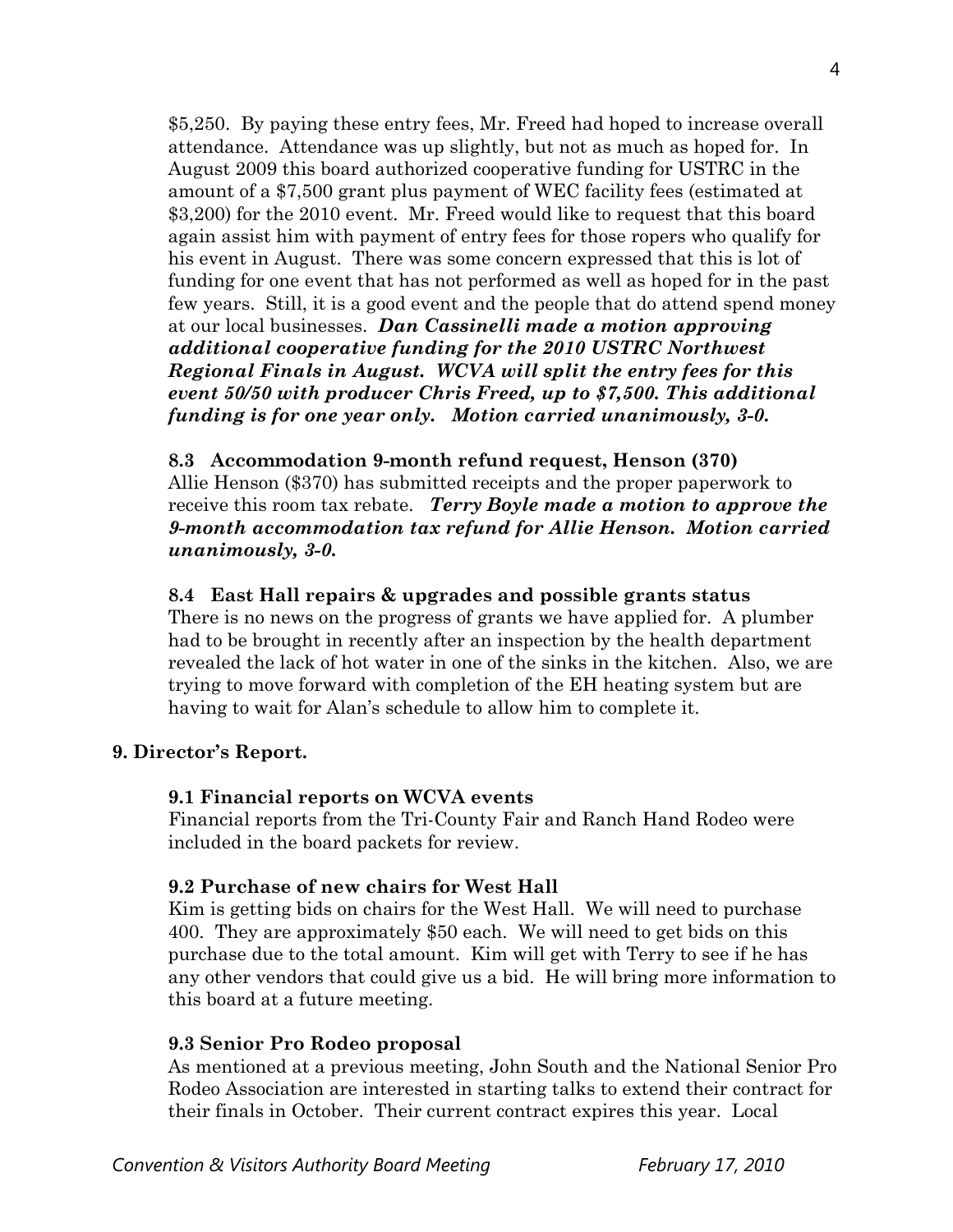businesses have expressed their concern that this event really does not have an impact like it has in previous years. The current level of funding, including room nights and payment of facility fees, will need to be addressed. *Dan Cassinelli made a motion authorizing Director Kim Petersen and WCVA President Terry Boyle to enter into preliminary negotiations with National Senior Pro Rodeo Association General Manager, John South, aimed at extending the current agreement to host their finals past 2010. Motion carried unanimously, 3-0.* 

#### **9.4 Propane car display**

The carpet has been installed and glass removed from the case in the EH Lounge in preparation for the display of the car. The propane car is scheduled to be delivered tomorrow. Dave Bengochea has requested a receipt letter from the WCVA as soon as possible. Bill will draft this letter.

#### **9.5 9-month accommodation tax reporting requirements**

When the room tax regulations were drafted, one of the requirements for long-term residents to collect the room tax paid over a 9-month period was receipts for each month's rent which itemizes rental amount and room tax. With the use of computers, one of our local RV parks is not issuing handwritten individual receipts any more. Instead, they are issuing computer generated statements which lists all of the months that a tenant has paid space rent. Kim wanted to bring this to the attention of this board to see if they would approve accepting these computer generated statements in lieu of individual hand-written monthly receipts for long term tenants. *Rodd William Stowell made a motion to accept computer generated statements as proof of rental payment for 9-month accommodation tax refund purposes. Motion carried unanimously, 3-0.* 

### **10. Secretary & Counsel, Monthly Report.**

**10.1 Monthly report including compliances**  Bill presented his report for January.

## **10.2 Chamber of Commerce report**

Included in Bill's packet.

### **10.3 Parking lot rental**

With increased use of the Convention Center, the issue of parking has come up once again. Bill wanted to know if the board would consider exploring the possibility of renting the vacant lot across the street, on the corner of  $2<sup>nd</sup>$ Street and Melarkey. Even if some kind of agreement could be worked out, there would still be a considerable investment to refurbish the lot, up to \$50,000. In the past when WCVA tried to work something out to acquire this lot, the cost was exorbitant so no progress was made. Terry would like the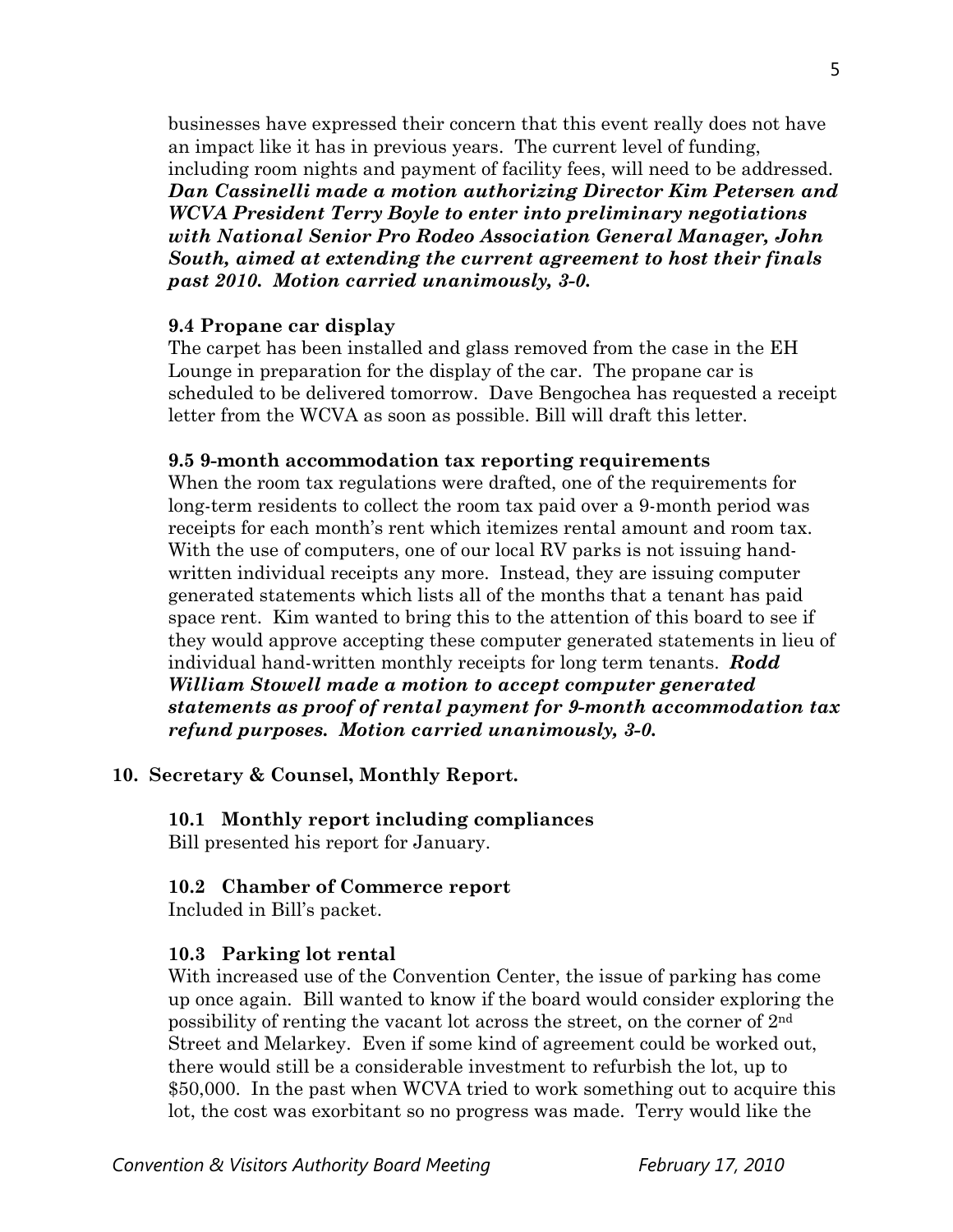entire board's input on this issue. It will be put on the agenda for the March meeting. In the meantime, Bill will talk to some people to see if the owners would be interested in at least discussing an agreement.

## **10.4 Statement of actual revenue & expenditures for past fiscal year** No report.

# **10.5 Report on wage hour law requirements and county personnel provisions**

Bill is still reviewing county policies and labor law on this issue. He will present a full report at a future meeting.

# **10.6 Paradise Valley Community request for advertising cost reimbursement**

Bill has been contacted by someone from this group. They wish to access their funds to offset advertising for the Chili Cook-off as this money is needed for operations. WCVA has not received a request from them for Small Community Grant funding. Dan will check into this and have them contact the Convention Center.

# **10.7 Porcupine Creek taxes paid**

As expected, the taxes on this parcel were paid before it came up for auction.

# **10.8 Amended room tax rules pamphlets to authorize alternate outside auditor**

Bill has updated our Room Tax Rules and Regulations pamphlet to reflect the changes made (with input from Kendall and Kim) when outside auditors are brought in to perform property audits. He will get this pamphlet to Shelly so she can mail it with room tax reporting forms.

# **10.9 Possibly contact NDOT re: confusing turn signage, markings & signals-Melarkey & Winnemucca Blvd.**

When the road work was completed last fall the final safety signage was somewhat confusing. Does this board want to contact NCOT to see if it can be adjusted to make it easier for drivers coming into town?

# **11. Board Administrator.**

# **11.1 January financial reports**

Room taxes for January were down from last year.

# **11.2 Compliance audit reports**

No report.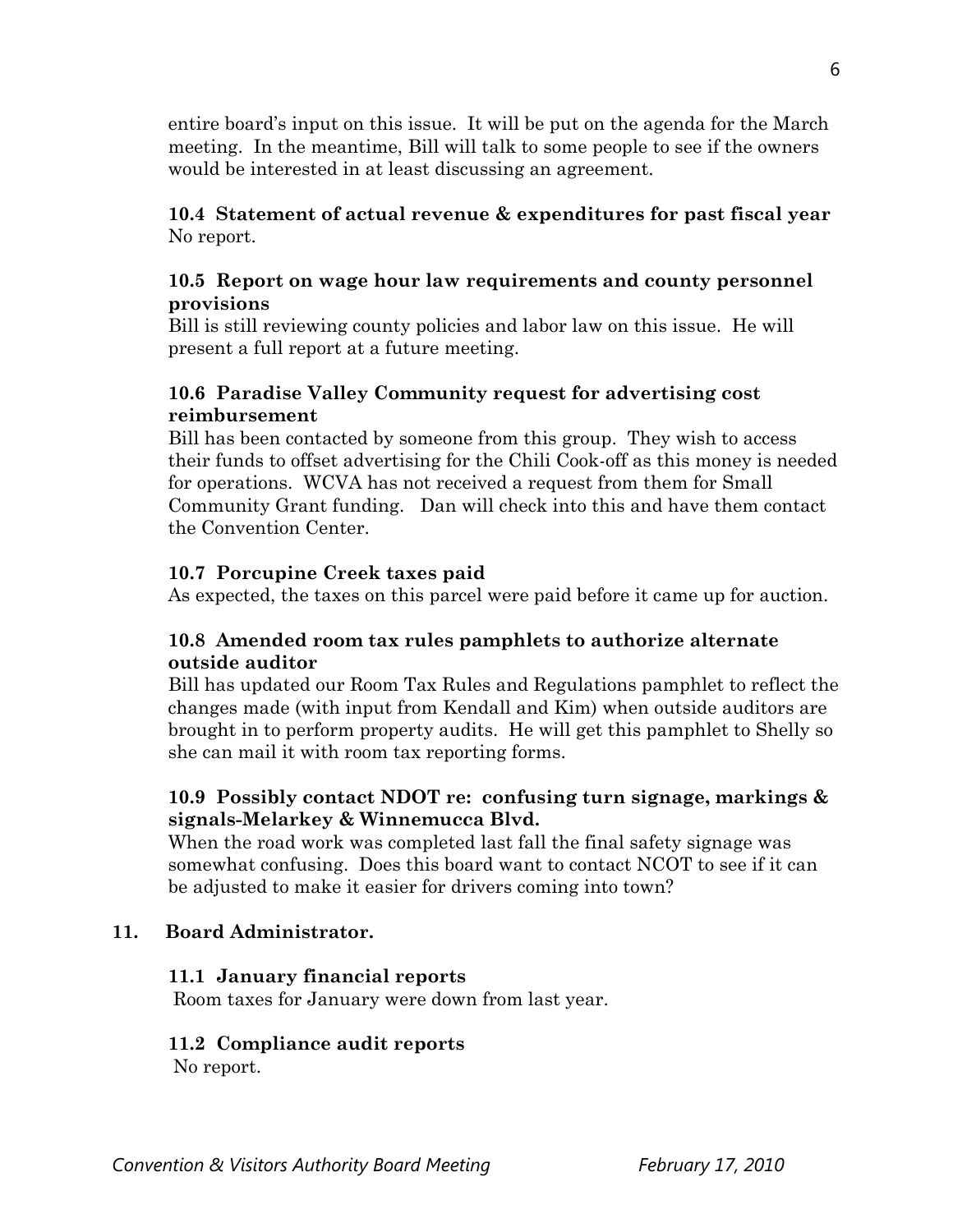## **11.3 Discussion of WCVA FY 2011 Tentative Budget**

Kim and Kendall are gathering budget information for next year's budget. The tentative budget will need to be reviewed and approved by the WCVA board at the March meeting. A couple of items that Kim would like to include in the budget are re-paving of the fire lane between the East and West Halls of the Convention Center and repair to the parking structure behind the East Hall.

## **12. Other reports.**

## **12.1 Chris Freed, West Desert Team Roping Classic**

Mr. Freed would like to bring a roping to Winnemucca in June. We have a date available, June 19 & 20. There are roping competitions at the Reno Rodeo that have limited participants. Chris would like to have one here that ropers could compete at on their way to Reno. He will produce the event but would like to ask WCVA for assistance with facility rent at the Indoor Events Center. Since this item was not on the agenda, this board cannot take action on it tonight. It will be on the agenda for March.

## **12.2 Flag pole**

A couple months ago we had a part to the large flag pole near DeLong Ford break. Since we needed to get the flag down until we were able to order the part, we had to get assistance from YESCO and their bucket truck. After a few weeks, we acquired the part and a new flag but have not been able to coordinate with YESCO to install the part and fly the flag. We have received several inquiries and complaints about the lack of a flag at this location. The good news is that we were able to get the part and flag installed last week. It looks great.

## **12.3 Volunteer Appreciation Dinner**

The WCVA and Ag District #3 Volunteer Appreciation Dinner is this Saturday, February 20, in the West Hall. To date, the only WCVA representative to RSVP is Bill. Kim wanted all board members to know that they are welcome to attend and hopes that they will. It should be a great evening.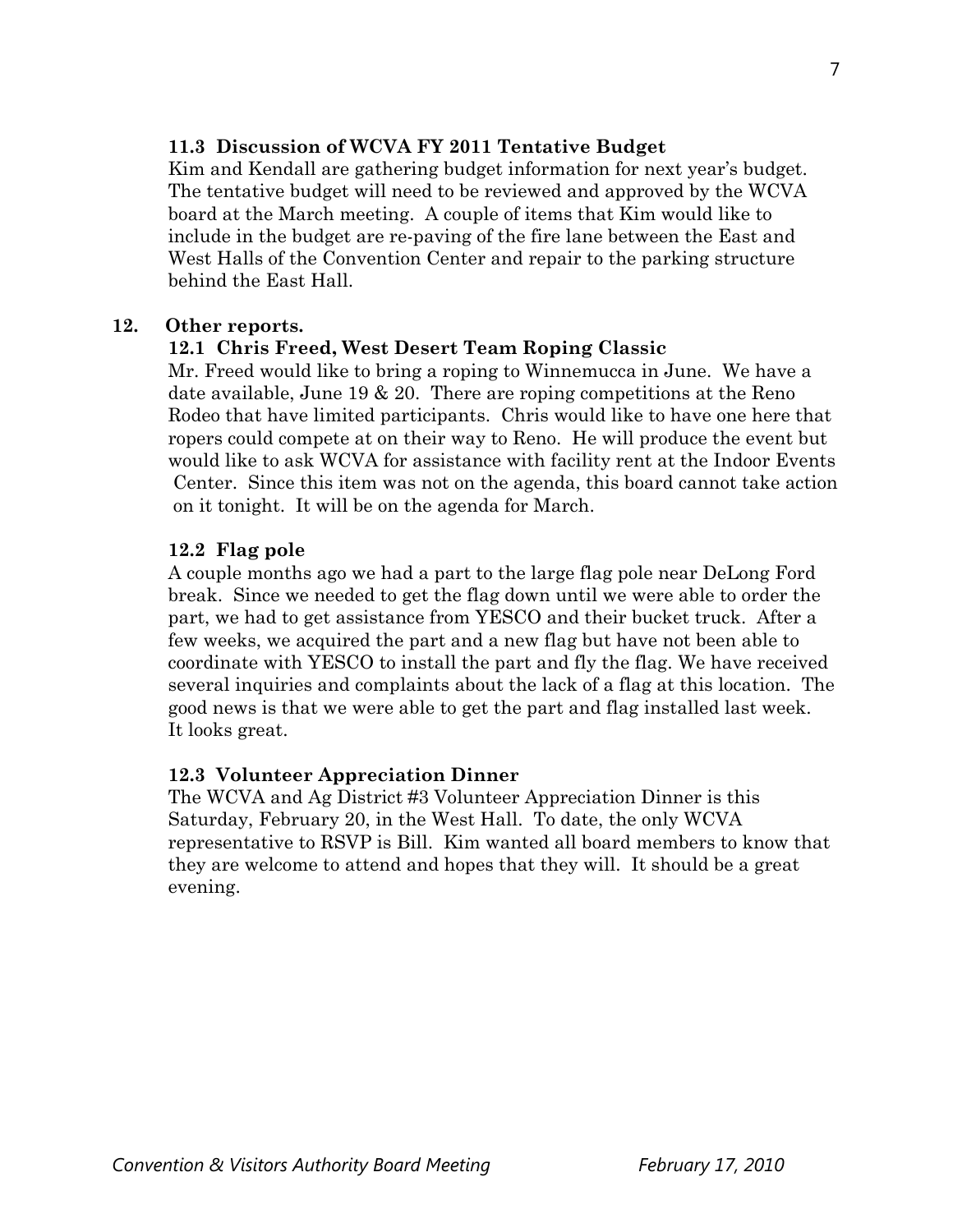### **12.4 Gas pipeline workers**

This summer the construction of the natural gas pipeline through this part of the state should begin. Kim believes that construction workers will be residing in recreation vehicles in what previously have been permanent mobile home parks. If they do, they will be required to pay room tax for the months they live there. It looks like the duration of their stay may be 2 to 4 months. Kim would like to ask that Bill draft deliver a letter to all county mobile home parks reminding them of the pertinent ordinances and payment requirements.

### **12.5 Good Times Street Drags**

At yesterday's city council meeting the council approved the street drags to, once again, be held on Traders Way during Fifties Fever.

### **12.6 Community Planning Meeting**

On Monday and Tuesday Humboldt Development Authority will be hosting a facilitator who will be working with community leaders on developing a process for future community planning. It will be in the Convention Center West Hall. Everyone is welcome to attend.

### **12.7 WEC Indoor Arena Project**

The end walls on the Indoor Arena at the Winnemucca Events Complex are almost completely installed. It should be a great addition to the facility.

### **12.8 WCVA Meeting Time**

Rodd has requested that the meeting time of the monthly WCVA meetings be changed to 3:00 pm. Members present had no problem with making this change. *Dan Cassinelli made a motion changing the WCVA meeting time to 3:00 pm. Motion carried unanimously, 3-0.* Next month Terry is unavailable in the afternoon. The 3:00 pm meeting time will begin in April. For the March meeting, the starting time will be 10:00 am.

## **13. Regular Business. Next Meeting. The Board confirmed the next regular meeting date of Wednesday, March 17, 2010, 10:00 am.**

**14. Adjourn.** The meeting was adjourned at 6:30 pm to the next regular meeting, or to the earlier call of the Chairman or to the call of any three (3) members of the Board on three (3) working days notice.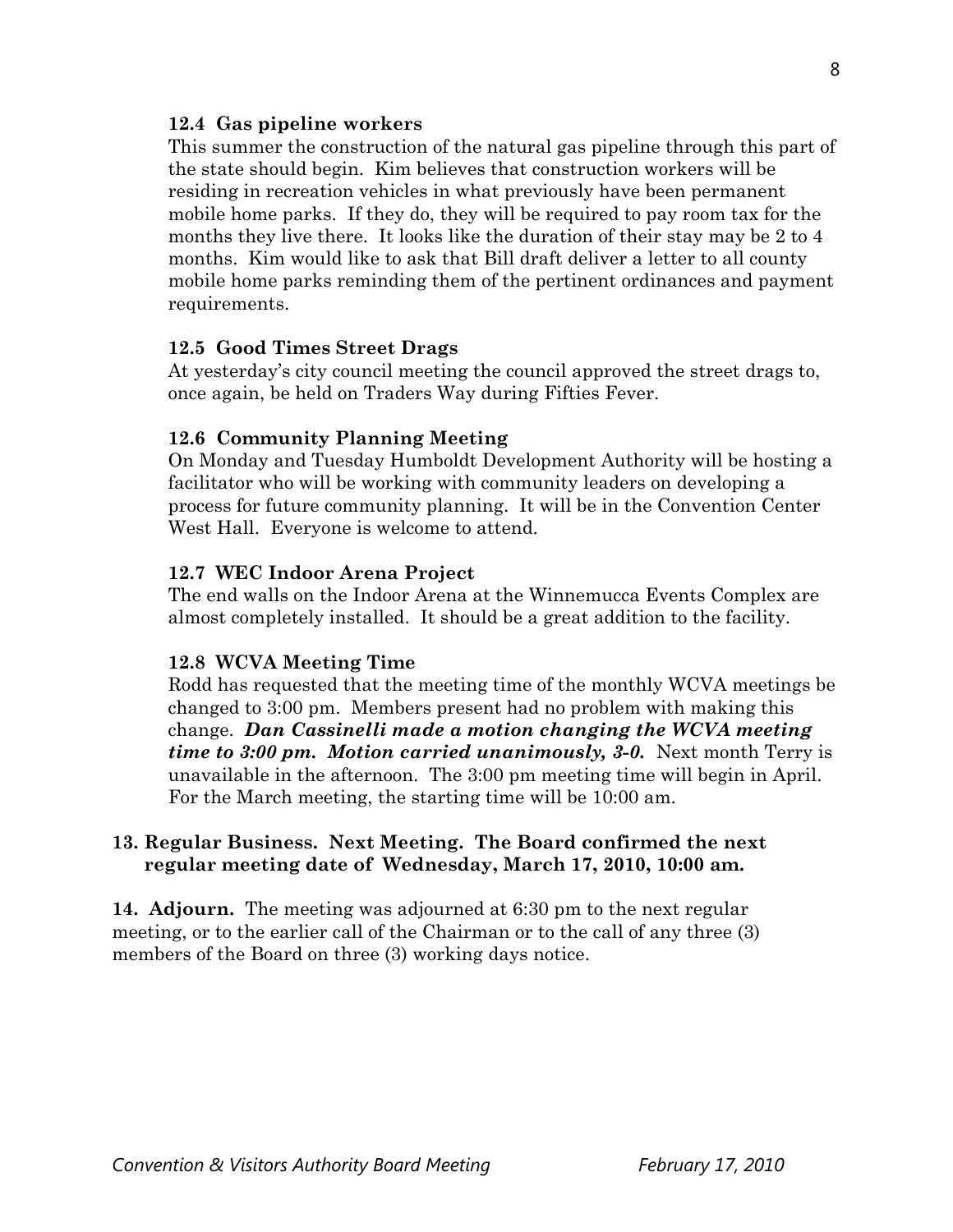Respectfully submitted,

Shelly Noble

APPROVED ON \_\_\_\_\_\_\_\_\_\_\_\_\_\_\_\_\_\_\_\_\_\_\_\_\_\_\_\_, 2010

As written\_\_\_\_\_\_\_\_\_\_\_\_\_\_\_

As corrected  $\_\_$